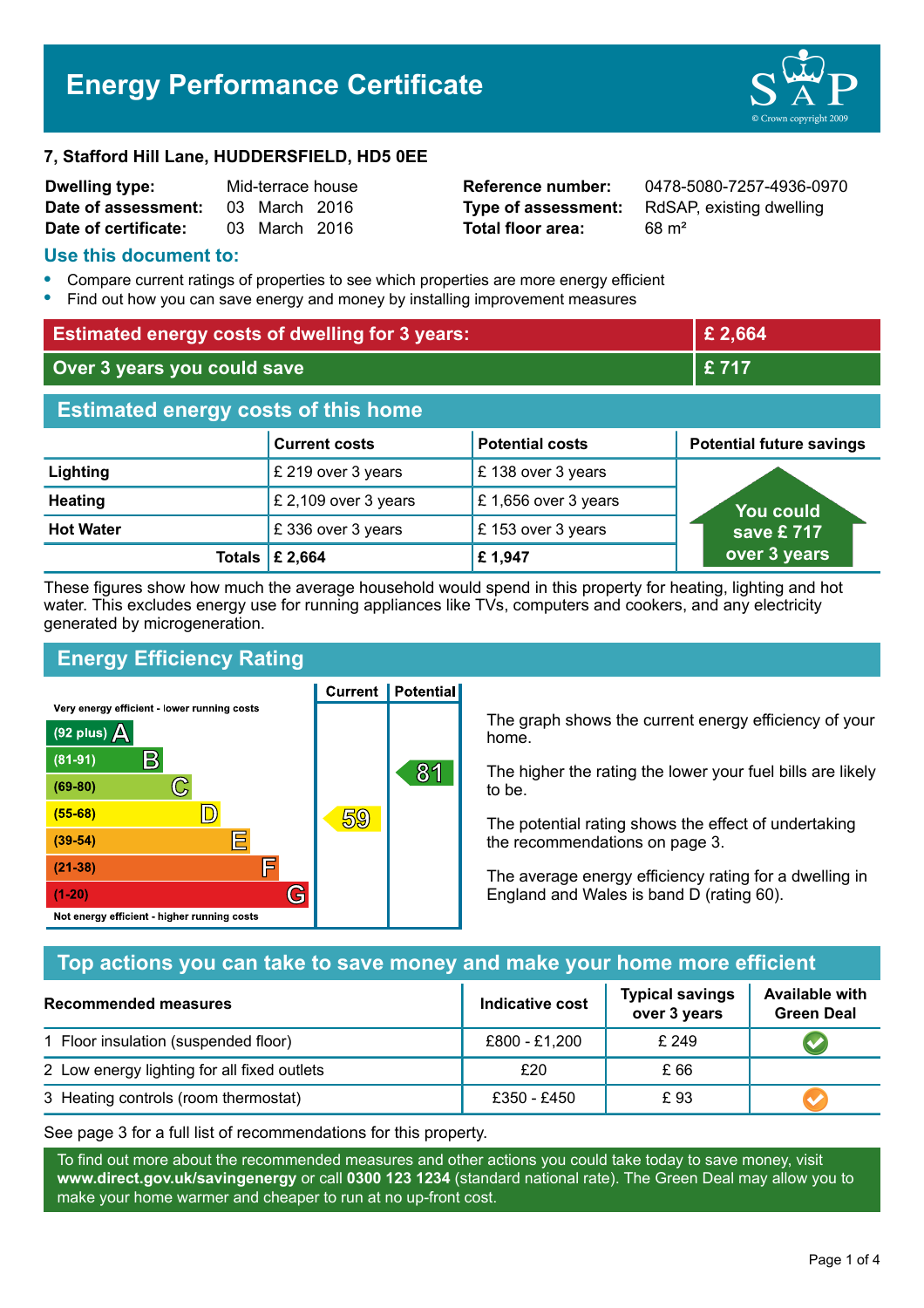#### **Summary of this home's energy performance related features**

| <b>Element</b>        | <b>Description</b>                                        | <b>Energy Efficiency</b> |
|-----------------------|-----------------------------------------------------------|--------------------------|
| Walls                 | Sandstone or limestone, as built, no insulation (assumed) | $\star$ * * * *          |
| Roof                  | Pitched, 270 mm loft insulation                           | ★★★★☆                    |
| Floor                 | To unheated space, no insulation (assumed)                |                          |
| <b>Windows</b>        | Fully double glazed                                       | ★★★★☆                    |
| Main heating          | Boiler and radiators, mains gas                           | ★★★★☆                    |
| Main heating controls | Programmer, TRVs and bypass                               | ★★★☆☆                    |
| Secondary heating     | Room heaters, mains gas                                   |                          |
| Hot water             | From main system                                          | ★★★★☆                    |
| Lighting              | Low energy lighting in 43% of fixed outlets               | ★★★☆☆                    |

Current primary energy use per square metre of floor area: 319 kWh/m² per year

The assessment does not take into consideration the physical condition of any element. 'Assumed' means that the insulation could not be inspected and an assumption has been made in the methodology based on age and type of construction.

See addendum on the last page relating to items in the table above.

#### **Low and zero carbon energy sources**

Low and zero carbon energy sources are sources of energy that release either very little or no carbon dioxide into the atmosphere when they are used. Installing these sources may help reduce energy bills as well as cutting carbon. There are none provided for this home.

# **Opportunity to benefit from a Green Deal on this property**

The Green Deal may enable owners and occupiers to make improvements to their property to make it more energy efficient. Under a Green Deal, the cost of the improvements is repaid over time via a credit agreement. Repayments are made through a charge added to the electricity bill for the property. To see which improvements are recommended for this property, please turn to page 3. You can choose which improvements you want to install and ask for a quote from an authorised Green Deal provider. They will organise installation by an authorised Green Deal installer. If you move home, the responsibility for paying the Green Deal charge under the credit agreement passes to the new electricity bill payer.

For householders in receipt of income-related benefits, additional help may be available.

To find out more, visit **www.direct.gov.uk/savingenergy** or call **0300 123 1234**.

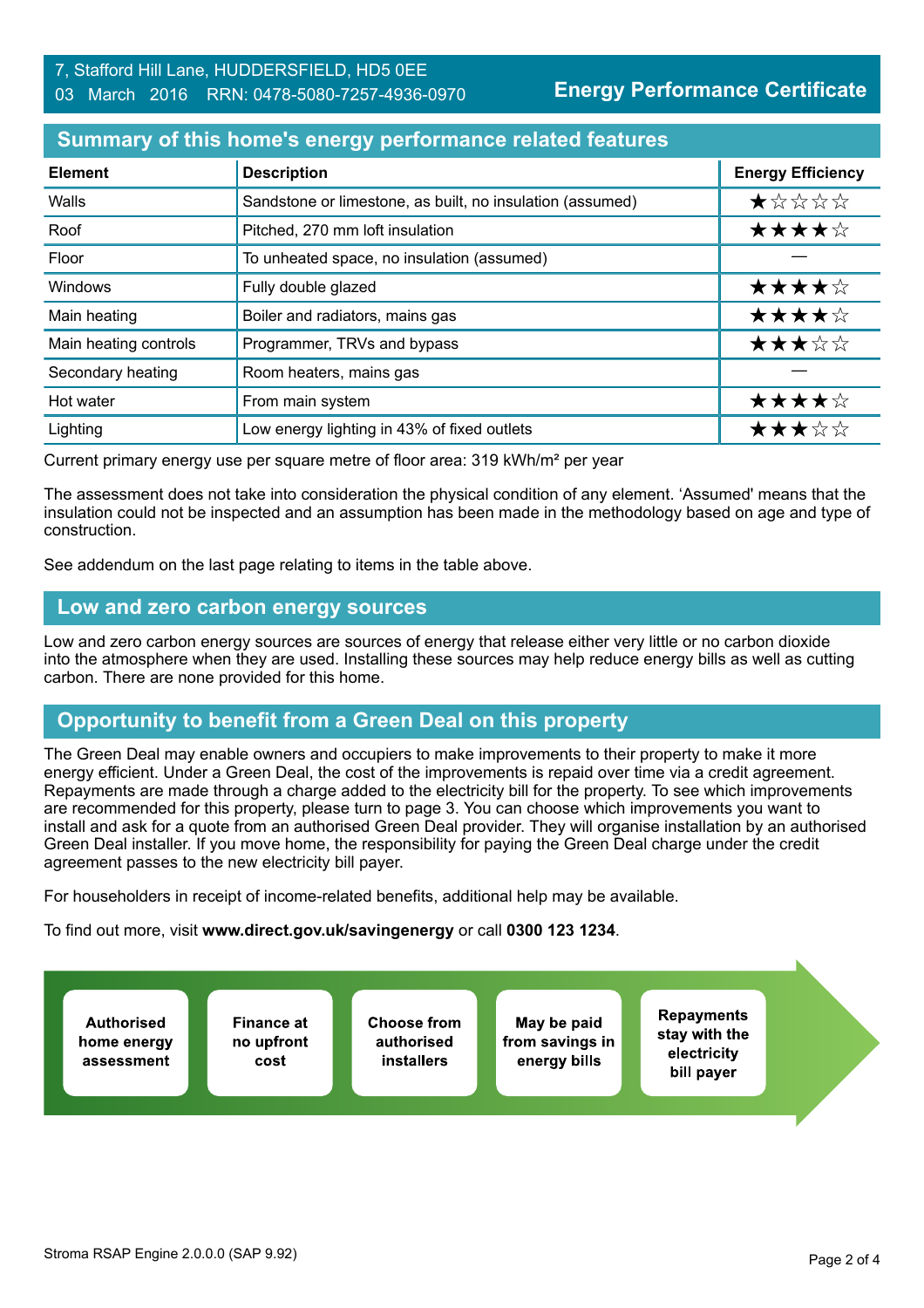#### 7, Stafford Hill Lane, HUDDERSFIELD, HD5 0EE 03 March 2016 RRN: 0478-5080-7257-4936-0970

## **Recommendations**

The measures below will improve the energy performance of your dwelling. The performance ratings after improvements listed below are cumulative; that is, they assume the improvements have been installed in the order that they appear in the table. Further information about the recommended measures and other simple actions you could take today to save money is available at **www.direct.gov.uk/savingenergy**. Before installing measures, you should make sure you have secured the appropriate permissions, where necessary. Such permissions might include permission from your landlord (if you are a tenant) or approval under Building Regulations for certain types of work.

Measures with a green tick are likely to be fully financed through the Green Deal since the cost of the measures should be covered by the energy they save. Additional support may be available for homes where solid wall insulation is recommended. If you want to take up measures with an orange tick  $\bullet$ , be aware you may need to contribute some payment up-front.

| <b>Recommended measures</b>                                 | <b>Indicative cost</b> | <b>Typical savings</b><br>per year | <b>Rating after</b><br>improvement | <b>Green Deal</b><br>finance |
|-------------------------------------------------------------|------------------------|------------------------------------|------------------------------------|------------------------------|
| Floor insulation (suspended floor)                          | £800 - £1,200          | £83                                | <b>D62</b>                         |                              |
| Low energy lighting for all fixed outlets                   | £20                    | £ 22                               | <b>D63</b>                         |                              |
| Heating controls (room thermostat)                          | £350 - £450            | £ 31                               | <b>D65</b>                         |                              |
| Replace boiler with new condensing<br>boiler                | £2,200 - £3,000        | £ 54                               | <b>D67</b>                         |                              |
| Flue gas heat recovery device in<br>conjunction with boiler | £400 - £900            | £ 23                               | <b>D68</b>                         |                              |
| Solar water heating                                         | £4,000 - £6,000        | £ 25                               | C69                                |                              |
| Solar photovoltaic panels, 2.5 kWp                          | £5,000 - £8,000        | £ 258                              | <b>B81</b>                         |                              |

#### **Alternative measures**

There are alternative measures below which you could also consider for your home.

**•** Micro CHP

# **Choosing the right package**

Visit **www.epcadviser.direct.gov.uk**, our online tool which uses information from this EPC to show you how to save money on your fuel bills. You can use this tool to personalise your Green Deal package. **Public services** all in one place

| <b>Green Deal package</b>          | Typical annual savings |
|------------------------------------|------------------------|
| Floor insulation (suspended floor) | Total savings of £83   |
| Electricity/gas/other fuel savings | f0/fs3/fi              |



You could finance this package of measures under the Green Deal. It could **save you £83 a year** in energy costs, based on typical energy use. Some or all of this saving would be recouped through the charge on your bill.